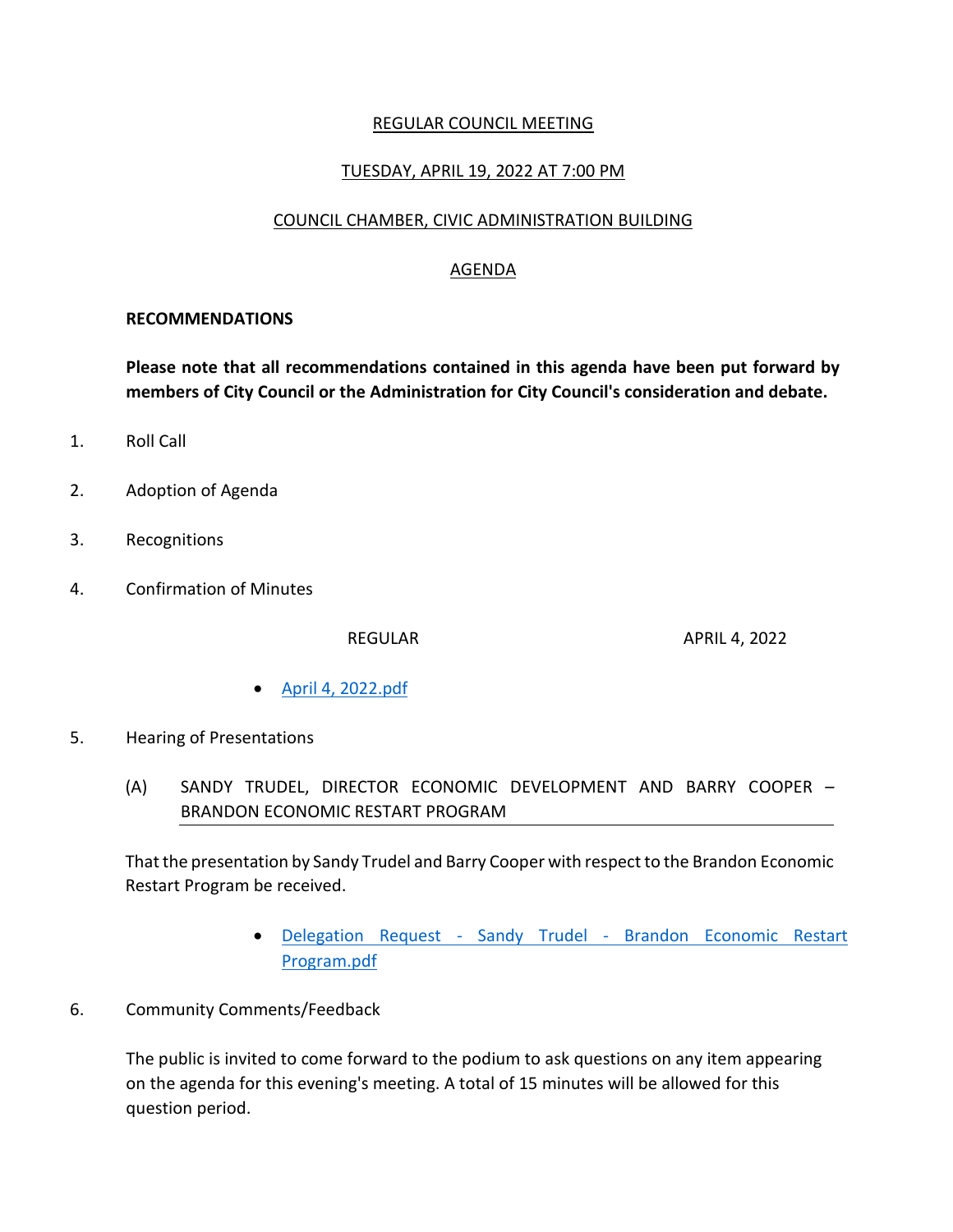#### (A) COLLEEN SIGURDSON - PARK COMMUNITY CENTRE

That the presentation by Colleen Sigurdson with respect to Park Community Centre be received.

Delegation Request - Colleen Sigurdson - [Park Community Centre.pdf](https://paperlesscouncil.brandon.ca/attachments/A_2022/HOD_WLYFKRERXZOQTKTLTFZADIYEZHHWTVFBXHZEAFVBDRFLIUCOPLE_Delegation%20Request%20-%20Colleen%20Sigurdson%20-%20Park%20Community%20Centre.pdf)

## 8. Public Hearing

- 9. Communications & Petitions
- 10. Committee Reports
	- (A) KEYSTONE CENTRE VERBAL VERBAL APRIL 19, 2022
- 11. Enquiries
- 12. Announcements
- 13. General Business
	- (A) AFFORDABLE HOUSING INCENTIVE REQUEST FOR FRANKLIN STREET (HABITAT FOR HUMANITY MANITOBA)

That an affordable housing incentive be approved for Habitat for Humanity Manitoba to facilitate the development of eight Habitat for Humanity homes on Franklin Street in Brandon whereby the incentive shall be comprised of: a capital grant in the amount of \$520,000 with said funds to be transferred from the Manitoba Housing and Renewal Corporation (MHRC) grant held by the City of Brandon as per the March 24, 2021 funding agreement;

And further, that Administration be authorized to execute the associated agreements required to protect the City's interests in accordance with any procedures, policies, by-laws and Acts.

> [Affordable Housing Incentive Request for Franklin Street \(Habitat for](https://paperlesscouncil.brandon.ca/attachments/A_2022/GEN_DJKZHNJNXYSDVQVVZUTOIOJXBURKYRXHFWRRMSJELWCEVNYQHTR_Affordable%20Housing%20Incentive%20Request%20for%20Franklin%20Street%20(Habitat%20for%20Humanity%20Manitoba).pdf)  [Humanity Manitoba\).pdf](https://paperlesscouncil.brandon.ca/attachments/A_2022/GEN_DJKZHNJNXYSDVQVVZUTOIOJXBURKYRXHFWRRMSJELWCEVNYQHTR_Affordable%20Housing%20Incentive%20Request%20for%20Franklin%20Street%20(Habitat%20for%20Humanity%20Manitoba).pdf)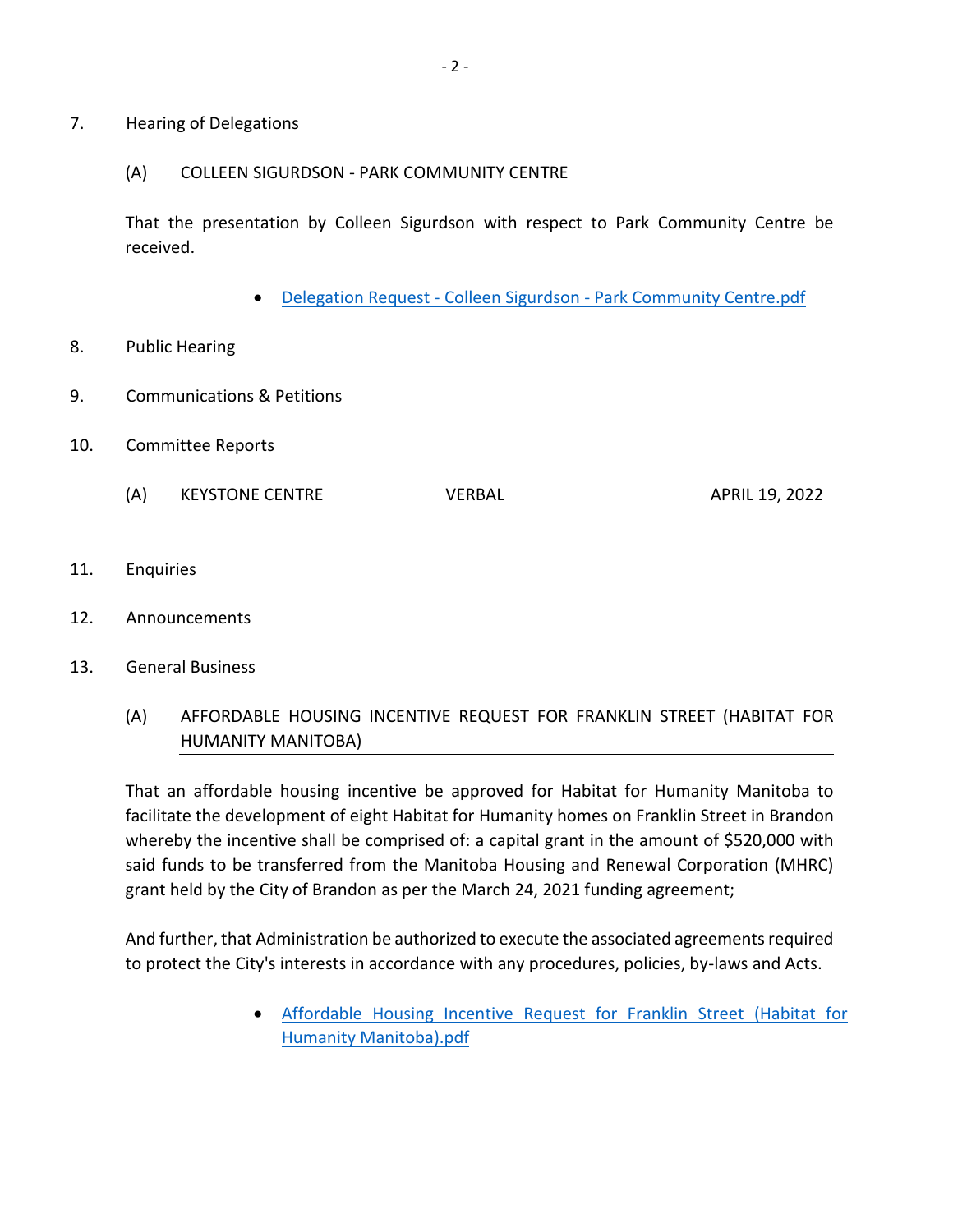# (B) AFFORDABLE HOUSING INCENTIVE REQUEST FOR 660 7TH STREET & 725 VAN HORNE AVENUE (5853452 MANITOBA LTD.)

That an additional affordable housing incentive be approved for 5853452 Manitoba Ltd to facilitate the development of 18 affordable housing units at 660 7th Street and 725 Van Horne Avenue whereby the incentive shall be comprised of:

1. A capital grant in the amount of \$180,000 with said funds to be transferred from the Manitoba Housing and Renewal Corporation (MHRC) grant held by the City of Brandon as per the March 24, 2021 funding agreement;

And further, that Administration be authorized to execute the associated agreements required to protect the City's interests in accordance with any procedures, policies, by-laws and Acts.

> [Affordable Housing Incentive Request for 660 7th Street & 725 Van Horne](https://paperlesscouncil.brandon.ca/attachments/A_2022/GEN_WPGVXUSWPOGTWBZLNUQWDTXLACNBSLUNFGZBEYWAOXAZPVAKOWZ_Affordable%20Housing%20Incentive%20Request%20for%20660%207th%20Street%20&%20725%20Van%20Horne%20Avenue%20(5853452%20Manitoba%20Ltd.).pdf)  [Avenue \(5853452 Manitoba Ltd.\).pdf](https://paperlesscouncil.brandon.ca/attachments/A_2022/GEN_WPGVXUSWPOGTWBZLNUQWDTXLACNBSLUNFGZBEYWAOXAZPVAKOWZ_Affordable%20Housing%20Incentive%20Request%20for%20660%207th%20Street%20&%20725%20Van%20Horne%20Avenue%20(5853452%20Manitoba%20Ltd.).pdf)

# (C) AMENDMENT TO FEE SCHEDULE REGULATION FEESCHREG-002 – PARKING METERS (ON STREET)

That FEESCHREG-002 be amended by adding to page 9 of Schedule A under the PARKING METERS (On Street) section, the following text: Not applicable to qualified applicants under the Food Truck Program.

[Amend FEESCHREG-002 Parking Meters.pdf](https://paperlesscouncil.brandon.ca/attachments/A_2022/GEN_IVTZUEAGOXCJPXRSLBZSTSIABJOSDGHAKJWVOAHBWMALVPGGYRR_Amend%20FEESCHREG-002%20Parking%20Meters.pdf)

## (D) AMENDMENT TO FEE SCHEDULE REGULATION FEESCHREG-002 – POLICE SERVICE

That FEESCHREG-002 be amended, effective April 20, 2022, by making the following changes to "DETAINEE LODGING (For Police Agencies with a Detainee Agreement) per Detainee (Per 24 hour period or part thereof)" on Page 27 of Schedule A to FEESCHREG-002:

- Increase the 2022 fee from \$157.00 to \$207.00.
	- [Amendment to FEESCHREG-002 -](https://paperlesscouncil.brandon.ca/attachments/A_2022/GEN_SVLVQPPGKSZINYUYKSQUDEEHHRFHLKYIFDIWTQKDFCOAKCKHNVN_Amendment%20to%20FEESCHREG-002%20-%20Police%20Service.pdf) Police Service.pdf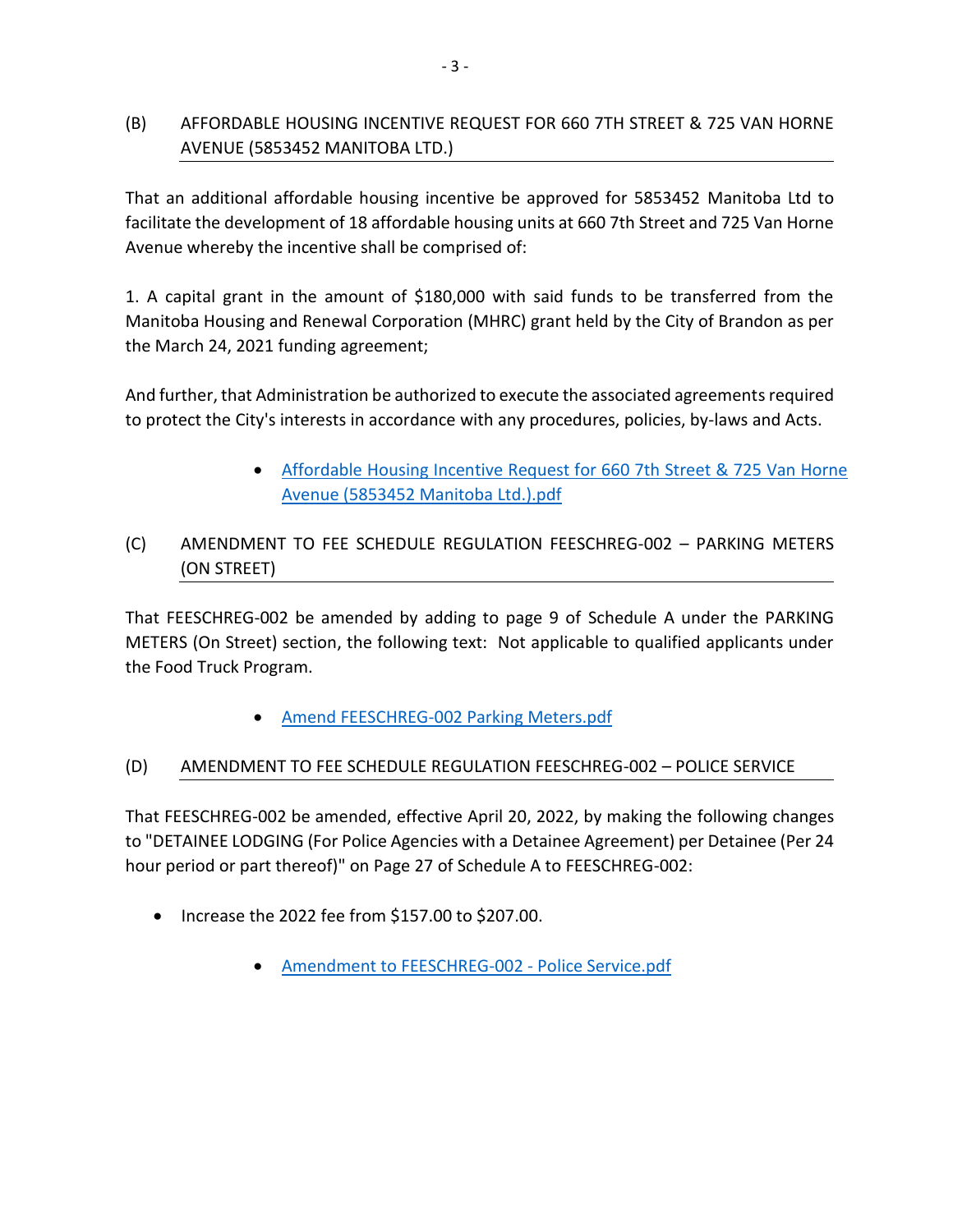## (E) AMENDMENT TO RESOLUTION NO. 1127 – PARK COMMUNITY CENTRE

That Council Resolution No. 1127 related to the issuance of a Request for Proposals for Park Community Centre adopted at the July 12, 2021 meeting of City Council be amended by deleting the words: "repair, upgrade or replacement of Park Community Centre" and substituting therefore the words: "demolition and replacement of the Park Community Centre."

And further, that Council approves the issuance of a Request for Proposals for the Design-Build of a new Park Community Centre with an upset limit of \$1.2 Million for an estimated building footprint of 2600 sq. ft.

And further, that Council approve an additional \$700,000 from the Parks Reserve to cover the additional cost of the Design-Build RFP for the replacement of the Park Community Centre.

[Amendment to Resolution 1127 -](https://paperlesscouncil.brandon.ca/attachments/A_2022/GEN_YOGRYNYLJQCJCAARRGRSACZHUWPAZDGGNVOAVZVEUBGICKYLOGA_Amendment%20to%20Resolution%201127%20-%20Park%20Community%20Centre.pdf) Park Community Centre.pdf

## (F) UPDATE ON COUNCIL STRATEGIC PLAN

That the update on Council's Strategic Plan dated March 2022 be received.

[Council Strategic Plan -](https://paperlesscouncil.brandon.ca/attachments/A_2022/GEN_CNIOBXICPRAQBMEJJAWNOMNHZGAWRSQIYFLKMTNDLHKONNPGXOT_Council%20Strategic%20Plan%20-%20March%202022.pdf) March 2022.pdf

#### 14. By-Laws

# NO. 7322 PRINCESS DOWNTOWN PRIORITY SITE TAX INCREMENT FINANCING 1ST READING

That Princess Downtown Priority Site Tax Increment Financing By-law No. 7322 be given 1st reading.

> By-law No. 7322 - [Princess Downtown Priority Site Tax Increment](https://paperlesscouncil.brandon.ca/attachments/A_2022/BYL_OZRACLXELNVTLNDQMNRGDBSQOONBPWGRWVAEOWZSHLJEIBUNKBA_By-law%20No.%207322%20-%20Princess%20Downtown%20Priority%20Site%20Tax%20Increment%20Financing.pdf)  [Financing.pdf](https://paperlesscouncil.brandon.ca/attachments/A_2022/BYL_OZRACLXELNVTLNDQMNRGDBSQOONBPWGRWVAEOWZSHLJEIBUNKBA_By-law%20No.%207322%20-%20Princess%20Downtown%20Priority%20Site%20Tax%20Increment%20Financing.pdf)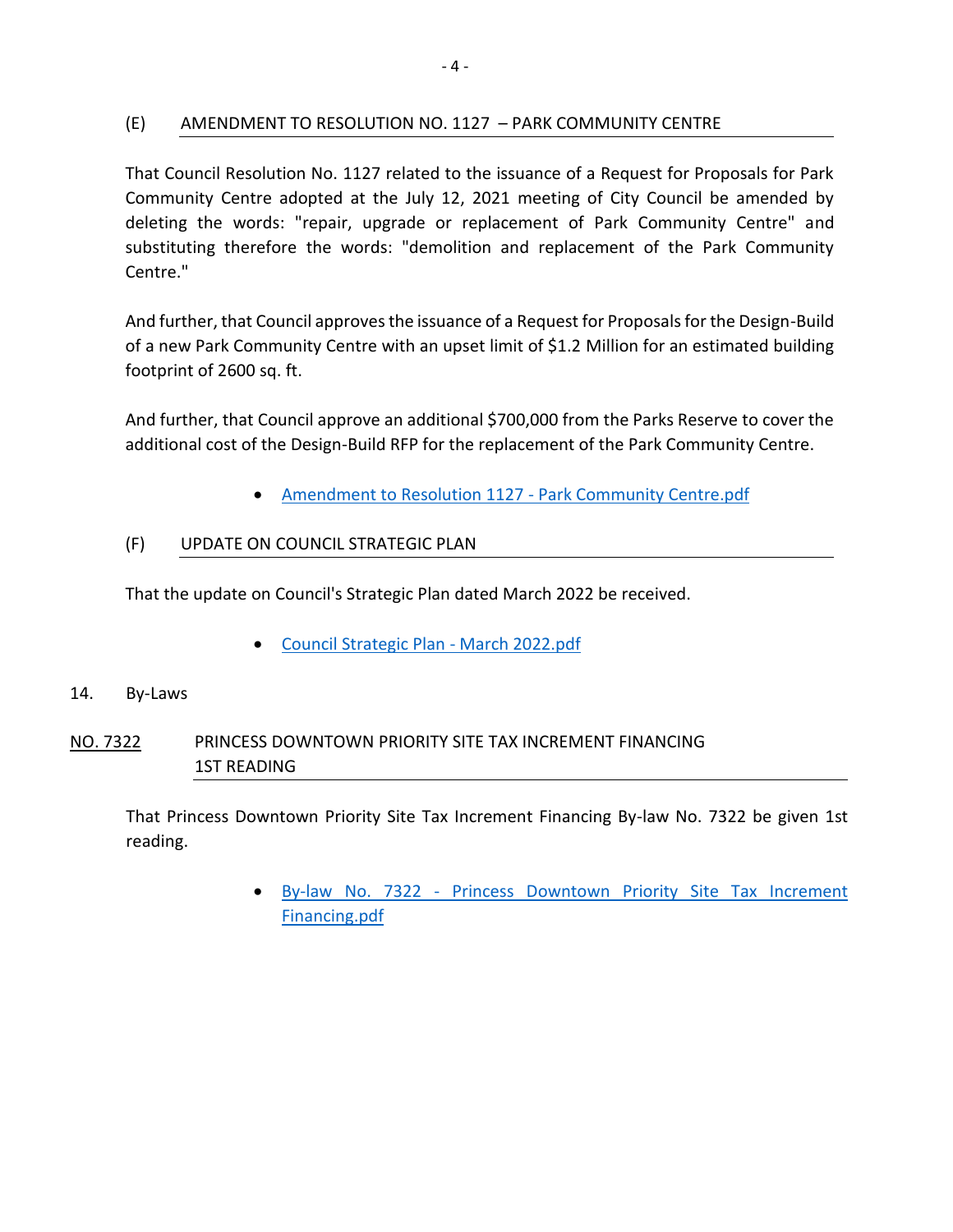# NO. 7325 TO BORROW FUNDS FOR THE CONSTRUCTION OF A CHEMICAL BUILDING FOR THE WATER TREATMENT PLANT - SERIES B 2ND & 3RD READINGS

That By-law No. 7325 to provide for the series B borrowing of funds for the purpose of constructing a chemical building at the City of Brandon Water Treatment Plant be read a second time.

And that the By-law be read a third and final time.

 By-law 7325 - [To Borrow for the Construction of Chemical Building for the](https://paperlesscouncil.brandon.ca/attachments/A_2022/BYL_MDLDRTOGMTTXCBAABTIATRQECVGEMIDHGJZVJFLWGBZJSPGOTAU_By-law%207325%20-%20To%20Borrow%20for%20the%20Construction%20of%20Chemical%20Building%20for%20the%20Water%20Treatment%20Plant%20-%20Series%20B.pdf)  [Water Treatment Plant -](https://paperlesscouncil.brandon.ca/attachments/A_2022/BYL_MDLDRTOGMTTXCBAABTIATRQECVGEMIDHGJZVJFLWGBZJSPGOTAU_By-law%207325%20-%20To%20Borrow%20for%20the%20Construction%20of%20Chemical%20Building%20for%20the%20Water%20Treatment%20Plant%20-%20Series%20B.pdf) Series B.pdf

# NO. 7327 TO IMPOSE AND LEVY PROPERTY TAXES FOR THE FISCAL YEAR 2022 2ND & 3RD READINGS

That By-law No. 7327 to impose and levy property taxes for the fiscal year 2022 be read a second time.

That the by-law be read a third and final time.

- By-law No. 7327 [2022 Tax Levy By-law.pdf](https://paperlesscouncil.brandon.ca/attachments/A_2022/BYL_ULTERXZZRVJBVXWWGUZJEJLWZUMZLLYAGUNVKIJUMTGNWKQBUBF_By-law%20No.%207327%20-%202022%20Tax%20Levy%20By-law.pdf)
- NO. 7329 TO AMEND BY-LAW NO. 6974 CAMPAIGN EXPENSE LIMITS FOR MUNICIPAL **CANDIDATES** 2ND & 3RD READINGS

That By-law No. 7329, to amend Campaign Expenses and Contributions By-law No. 6974 to increase the limit to campaign expenses that may be incurred by candidates and to index any future increase for inflation, be read a second time.

That the by-law be read a third and final time.

• By-law No. 7329 - [To Amend By-law No. 6974 Campaign Expense Limits.pdf](https://paperlesscouncil.brandon.ca/attachments/A_2022/BYL_APSPSPQOQIYCVRZMQHHVIVDXQNICIXLFSKWXOPVMAOEYHKBXBWS_By-law%20No.%207329%20-%20To%20Amend%20By-law%20No.%206974%20Campaign%20Expense%20Limits.pdf)

## NO. 7330 USE OF MUNICIPAL RESOURCES IN AN ELECTION 2ND & 3RD READINGS

That By-law No. 7330 to establish the rules and procedures for the use of municipal resources before a general election or by-election be read a second time.